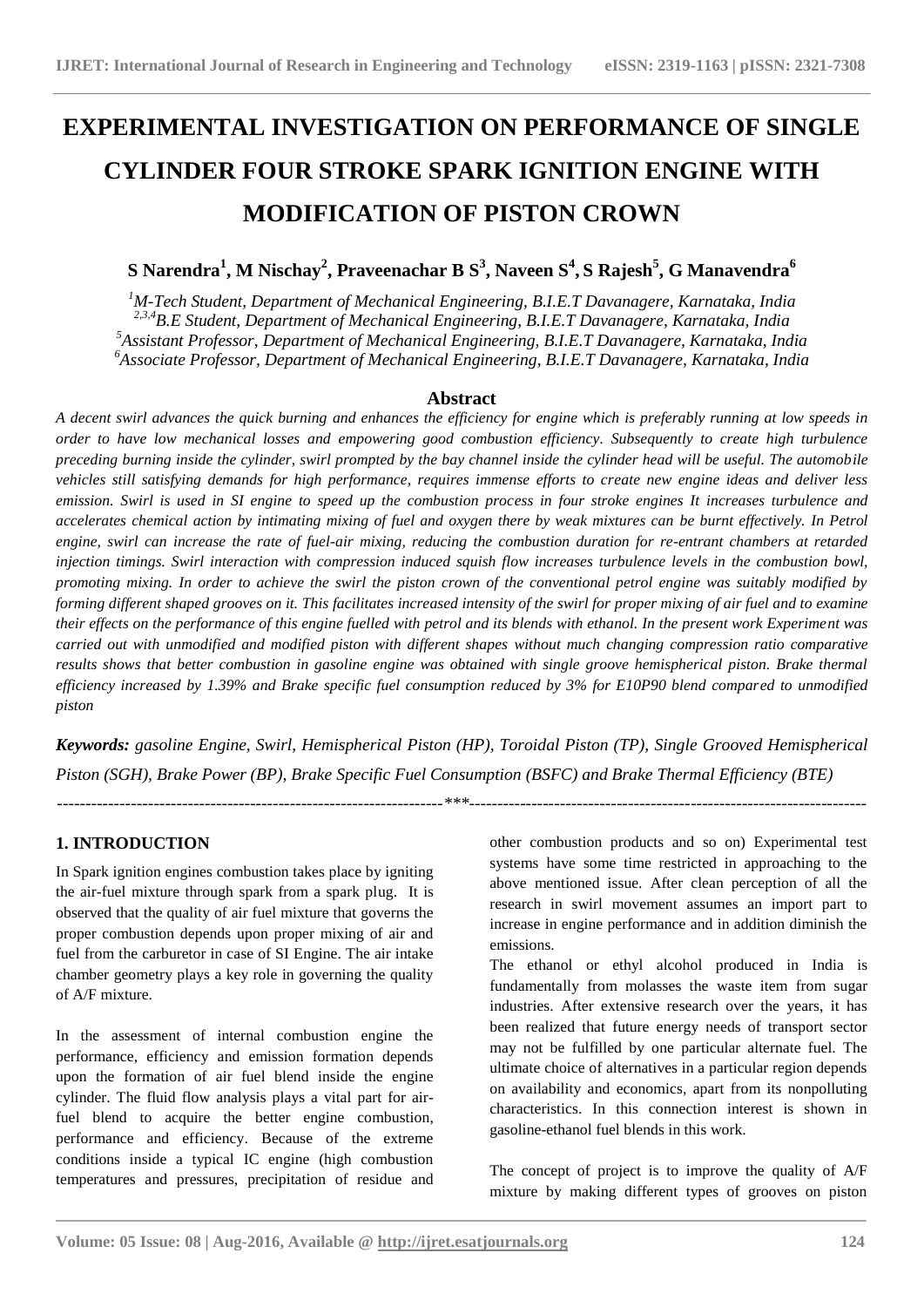crown and to increase the swirl. Design development & analysis of swirl chamber for optimal quality of A/F mixture

# **2. MATERIALS AND METHODOLOGY**

## **2.1 Materials**

The blend of ethanol and petrol prepared for experimental investigation in three different proportions such as E5P95, E10P90 and E15P85. The name E5P95 indicates that 5% ethanol in 95% petrol by volume the other two represents blends with 10% & 15% of ethanol. The blend is prepared by collecting the ethanol and petrol with required proportions in measuring jar and magnetic stirrer is used to have homogeneous mixture. And properties of blends prepared are found out as per ASTM standards is shown in table 1

| <b>Properties</b>      | <b>E0P100</b> | <b>E5P95</b> | E10P90 | E15P85 |
|------------------------|---------------|--------------|--------|--------|
| Calorific value        |               |              |        |        |
| (KJ/kg)                | 45200         | 44250        | 43500  | 42750  |
| Density $(kg/m^3)$     | 720           | 738.59       | 741.30 | 744    |
| Viscosity ( $mm^2/s$ ) | 0.4246        | 0.4749       | 0.5250 | 0.6247 |

**Table 1:-** Properties of blends

## **2.2 Methodology**

The main objective of this work is to find experimentally the influence of air fuel swirl in the cylinder on the performance of a single cylinder petrol engine. In order to achieve the swirl the piston crown of the conventional petrol engine was suitably modified by forming three different shaped grooves on it modification on piston crown is done by using CNC Machine. The following three modification are made

- 1) Hemispherical Grooved Piston
- 2) Toroidal Grooved Piston
- 3) Single grooved Hemispherical Piston



**Fig 1:-** Hemispherical grooved piston



**Fig 2:-** Toroidal grooved Piston



**Fig 3:-** Single grooved Hemispherical Piston

## **2.3 Experimental Setup**

The setup comprises of single cylinder, four stroke gasoline engine having specification as specified in table 2. The spark ignition set up along with rope brake dynamometer, spring balance, and Fuel input measuring system is shown in fig 4.This set-up enables the study of Engine brake power, fuel consumption and thermal efficiency.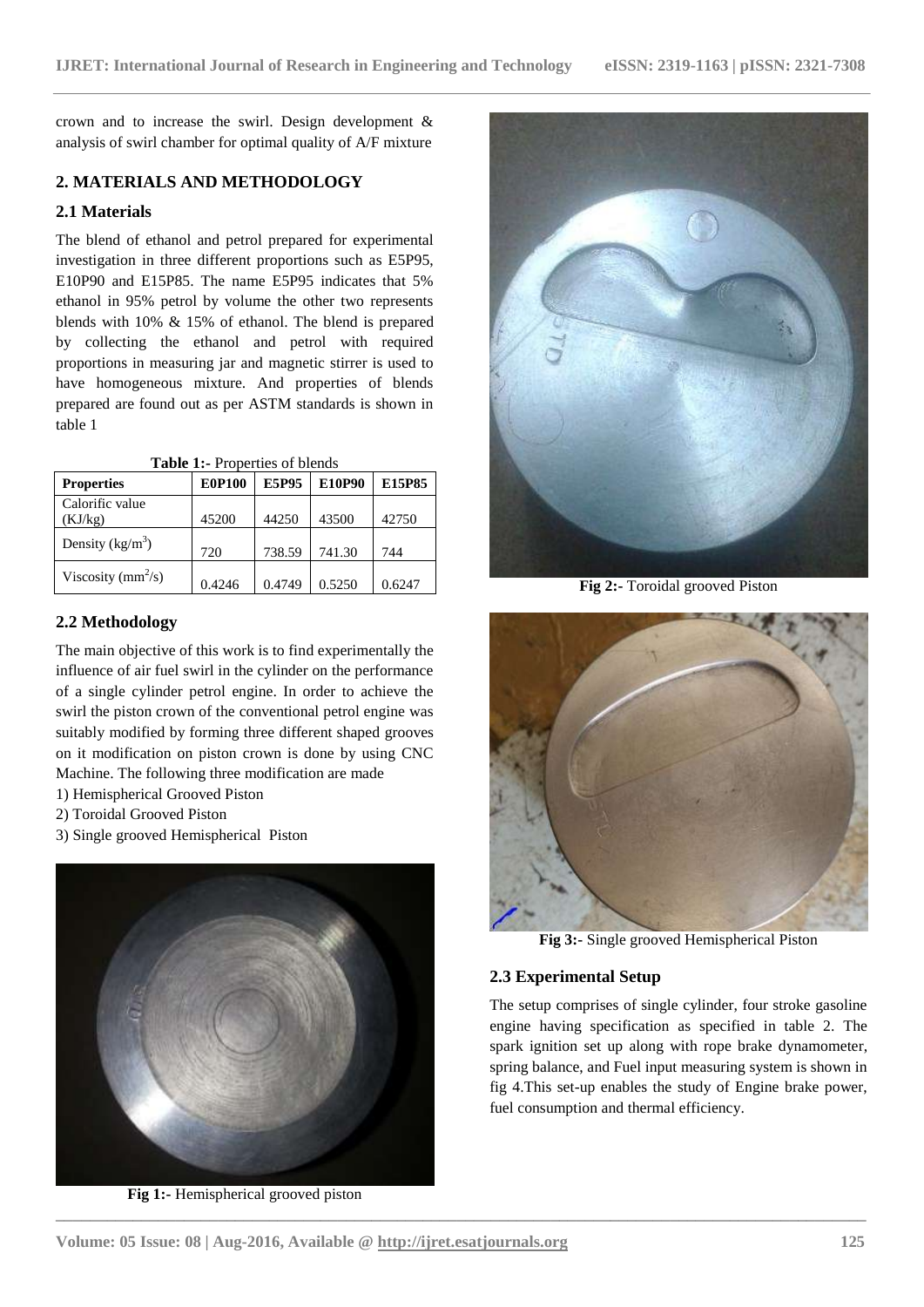

**Fig 4:-** Pictorial View of 4 Stroke S.I Engine

| Make                     | Greaves                        |  |  |
|--------------------------|--------------------------------|--|--|
| Type                     | 4 Stroke, single Cylinder, Air |  |  |
|                          | cooled gasoline engine         |  |  |
| <b>B</b> ore             | 70 <sub>mm</sub>               |  |  |
| <b>Stroke</b>            | 66.7mm                         |  |  |
| <b>Rated Power</b>       | 2.2kW @ 2650rpm                |  |  |
| Cooling System           | Air cooled                     |  |  |
| <b>Compression Ratio</b> | Unmodified piston-4.67         |  |  |
|                          | Hemispherical Grooved piston-  |  |  |
|                          | 4.709                          |  |  |
|                          | Toroidal grooved piston-4.704  |  |  |
|                          | Single groove hemispherical    |  |  |
|                          | piston-4.709                   |  |  |

**Table 2:-** Engine Specification

# **3. RESULTS AND DISCUSSIONS**

# **3.1 Pure Gasoline**

# **3.1.1 Brake Specific Fuel Consumption**

The BSFC with BP for Various modified pistons is compared with unmodified piston with only **petrol** and as shown in Fig 5. The BSFC for unmodified piston at full load is 47% it can be7observed that the engine with HP, TP & SGH piston gives the BSFC of 49%, 45%, and 43% correspondingly at full loads. It can be observed that there is diminishment of **4%** fuel consumption with SGH piston compared to unmodified piston. From figure 5 it is concluded that the BSFC was reduced with a rise in BP.

SGH piston was found to offer improved BSFC over the unmodified piston. This may be because of the improved mixing rate in case of SGH piston conveyed by turbulence in the combustion chamber.



**Fig 5 :-** BP vs BSFC for E0P100 Blend

# **3.1.2 Brake Thermal Efficiency**

The BTE with BP for various modified pistons is compared with unmodified piston with only **petrol** and as shown in Fig 6. The BTE for unmodified piston at full load is 16.83% it can be7observed that the engine with HP, TP & SGH piston gives the BTH of 16.13%, 17.46% & 18.07% correspondingly at full loads. It can be observed that there is rise of **1.24%** of BTE with SGH piston compared to unmodified piston. From figure 6 it is concluded that the BTE was increased with a rise in BP. SGH piston was found to offer improved BTE over the unmodified piston. This may be cause of the improved7mixing rate in case of SGH piston conveyed by turbulence in the combustion chamber.



**Fig 6 :-** BP vs BTE for E0P100 Blend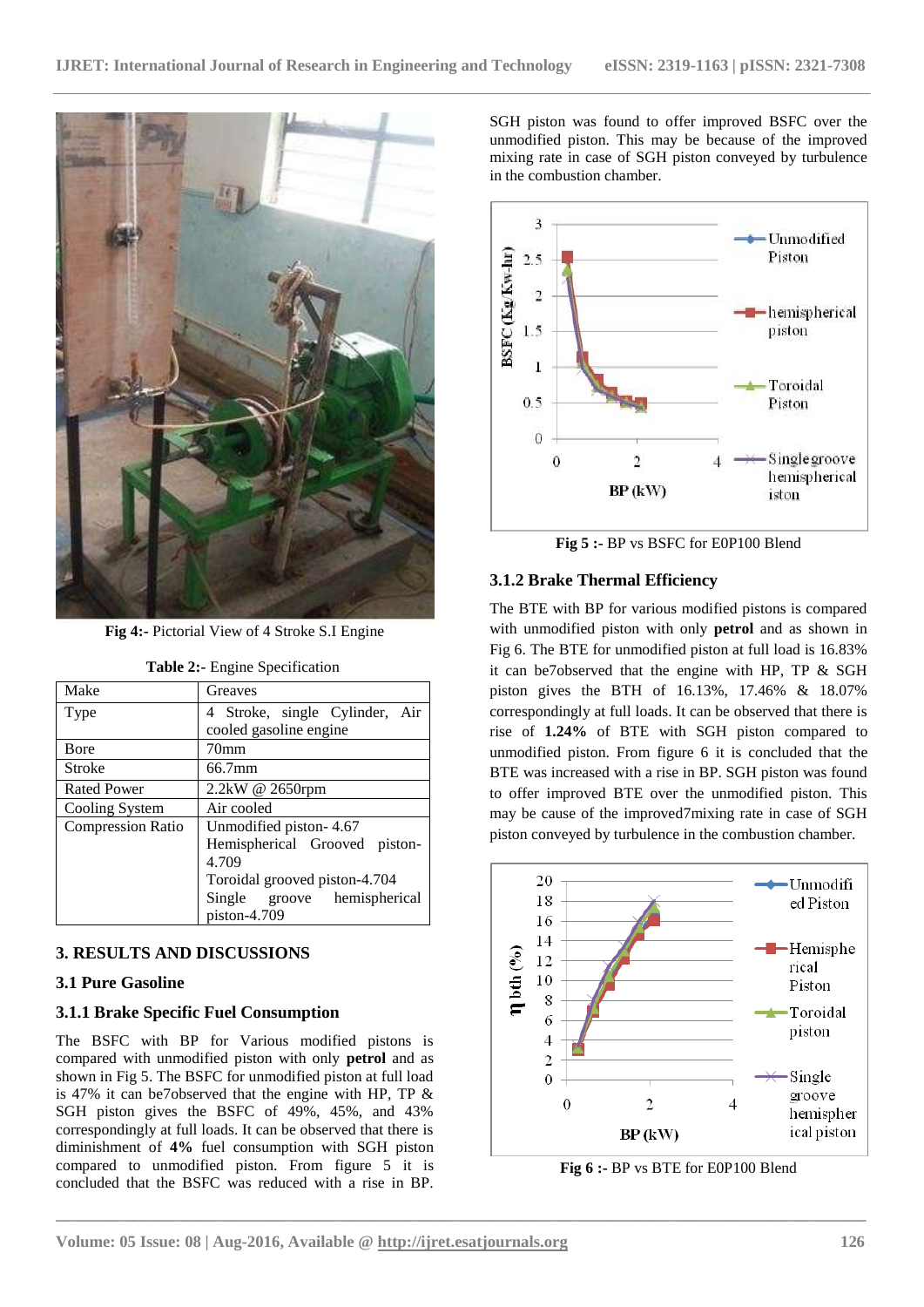#### **3.2 E5P95 BLEND**

#### **3.2.1 Brake Specific Fuel Consumption**



**Fig 7 :-** BP vs BSFC for E5P95 Blend

The BSFC with BP for various modified pistons is compared with unmodified piston with **E5P95 blend** as shown in Fig 7. The BSFC for unmodified piston at full load is 46% it can be7observed that the engine with HP, TP, and SGH piston gives the BSFC of 48%, 44%, and 41% correspondingly at full loads. It can be observed that there is diminishment of **5%** fuel consumption with SGH piston compared to unmodified piston. From figure 7 it is concluded that the BSFC was reduced with an increase BP. SGH piston was found to offer improved BSFC over the unmodified piston. This may be cause of the improved blending rate in case of SGH piston conveyed by turbulence in the combustion chamber. In combustion process by adding ethanol complete combustion is achieved due to more oxygen as well as gives water as product of combustion and compared with gasoline ethanol is having lower heating value.



**3.2.2 Brake Thermal Efficiency**

**Fig 8 :-** BP vs BTE for E5P95 Blend

The BTE with BP for various modified pistons is compared with unmodified piston with **E5P95 blend** and as shown in Fig 8. The BTH for unmodified piston at full load is 17.38% it can be observed that the engine with HP, TP, and SGH piston gives the BTE of 16.71%, 18.04%, & 19.29% correspondingly at full loads. It can be observed that there is rise of **1.91%** of BTE with SGH piston compared to unmodified piston. From figure 8 it is concluded that the BTE was increased with a rise in BP. SGH piston was found to offer improved BTE over the unmodified piston. This may be cause to the improved blending rate in case of SGH piston conveyed by turbulence in the combustion chamber. In combustion process by adding ethanol complete combustion is achieved due to more oxygen as well as gives water as product of combustion and compared with gasoline ethanol is having lower heating value.

#### **3.3 E10P90 BLEND**

#### **3.3.1 Brake Specific Fuel Consumption**



**Fig 9 :-** BP vs BSFC for E10P90 Blend

The BSFC with BP for various modified pistons is compared with unmodified piston with **E10P90 blend** as shown in Fig 9. The BSFC for unmodified piston at full load is 43% it can be7observed that the engine with HP, TP & SGH piston gives the BSFC of 45%, 41%, and 40% correspondingly at full loads. It can be observed that there is diminishment of **3%** fuel consumption with SGH piston compared to unmodified piston. From figure 9 it is concluded that the BSFC was7reduced with a rise in brake power. SGH piston was found to offer improved BSFC over the unmodified piston. This may be cause of the improved blending rate in case of SGH piston conveyed by turbulence in the combustion chamber. In combustion process by adding ethanol complete combustion is achieved due to more oxygen as well as gives water as product of combustion and compared with gasoline ethanol is having lower heating value.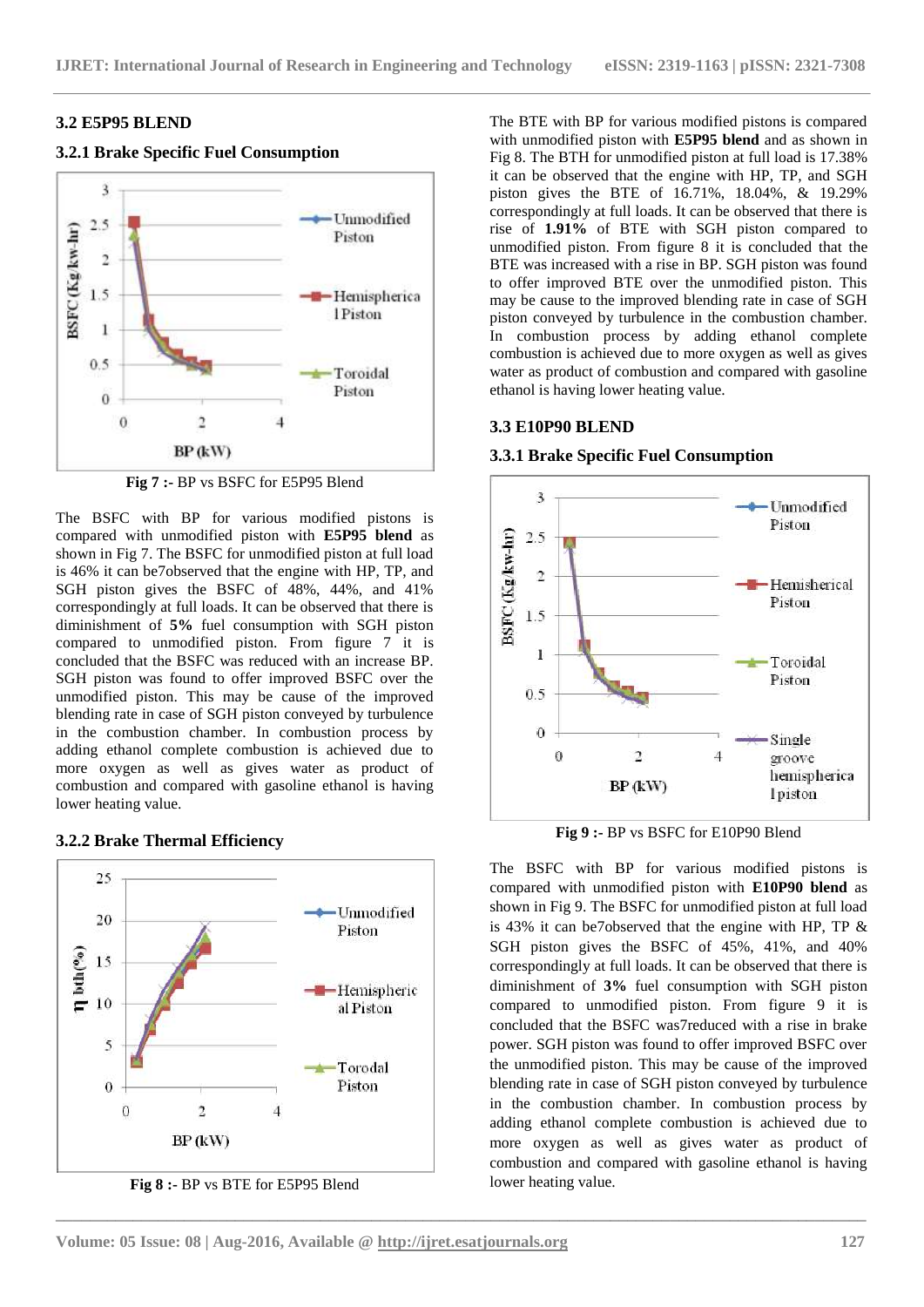

# **3.3.2 Brake Thermal Efficiency**

**Fig 10 :-** BP vs BTE for E10P90 Blend

The BTE with BP for various modified pistons is compared with unmodified piston with **E10P90 blend** and as shown in Fig 10. The BTE for unmodified piston at full load is 18.8% it can be observed that the engine with HP, TP & SGH piston gives the BTE of 18.2%, 19.54%, and 20.19% correspondingly at full loads. It can be observed that there is rise of **1.39%** of BTE with SGH piston compared to unmodified piston. From figure 10 it is concluded that the BTE was increased with an increase brake power. SGH piston was found to offer improved BTE over the unmodified piston. This may be cause of the improved blending rate in case of SGH piston conveyed by turbulence in the7combustion chamber. In combustion process by adding ethanol complete combustion is achieved due to more oxygen as well as gives water as product of combustion and compared with gasoline ethanol is having lower heating value.

# **3.4 E15P85 BLEND**



**3.4.1 Brake Specific Fuel Consumption**

**Fig 11 :-** BP vs BSFC for E15P85 Blend

The BSFC with BP for various modified pistons is compared with unmodified piston with **E15P85 blend** as shown in Fig 11. The BSFC for unmodified piston at full load is 42% it can be7observed that the engine with HP, TP & SGH piston gives the BSFC of 43%, 40%, and 40% correspondingly at full loads. It can be observed that there is diminishment of **2%** fuel consumption with SGH piston compared to unmodified piston. From figure 11 it is concluded that the BSFC was reduced with a rise in BP. SGH piston was found to offer improved BSFC over the unmodified piston. This may be cause of the improved blending rate in case of SGH piston conveyed by turbulence in the combustion chamber. As we increase the percentage of ethanol in fuel BSFC goes on increases due to unable in correct combustioning of fuel which effects in higher fuel consumption.





**Fig 12 :-** BP vs BTE for E15P85 Blend

The BTE with BP for various modified pistons is compared with unmodified piston with **E15P85 blend** and as shown in Fig 12. The BTE for unmodified piston at full load is 19.80% it can be7observed that the engine with HP, TP & SGH piston gives the BTE of 19.1%, 20.46%, and 20.46% correspondingly at full loads. It can be observed that there is rise of **0.66%** of BTE with SGH piston compared to unmodified piston. From figure 12 it is concluded that the BTE was increased with a rise in BP. SGH piston was found to offer improved BTE over the unmodified piston. This may cause of the improved blending rate in case of SGH piston conveyed by turbulence in the combustion chamber. As we increase the percentage of ethanol in fuel BTE goes on decreases due to unable in correct combustioning of fuel which effects in lower thermal efficiency.

## **4. CONCLUSION**

**\_\_\_\_\_\_\_\_\_\_\_\_\_\_\_\_\_\_\_\_\_\_\_\_\_\_\_\_\_\_\_\_\_\_\_\_\_\_\_\_\_\_\_\_\_\_\_\_\_\_\_\_\_\_\_\_\_\_\_\_\_\_\_\_\_\_\_\_\_\_\_\_\_\_\_\_\_\_\_\_\_\_\_\_\_\_\_\_\_\_\_\_\_\_\_**

In the present experiment study engine performance test for 4-stroke S.I engine with petrol and its blend with ethanol was carried out with unmodified and modified pistons. The results were compared with petrol fuel and the main results of this study are summarized as follows